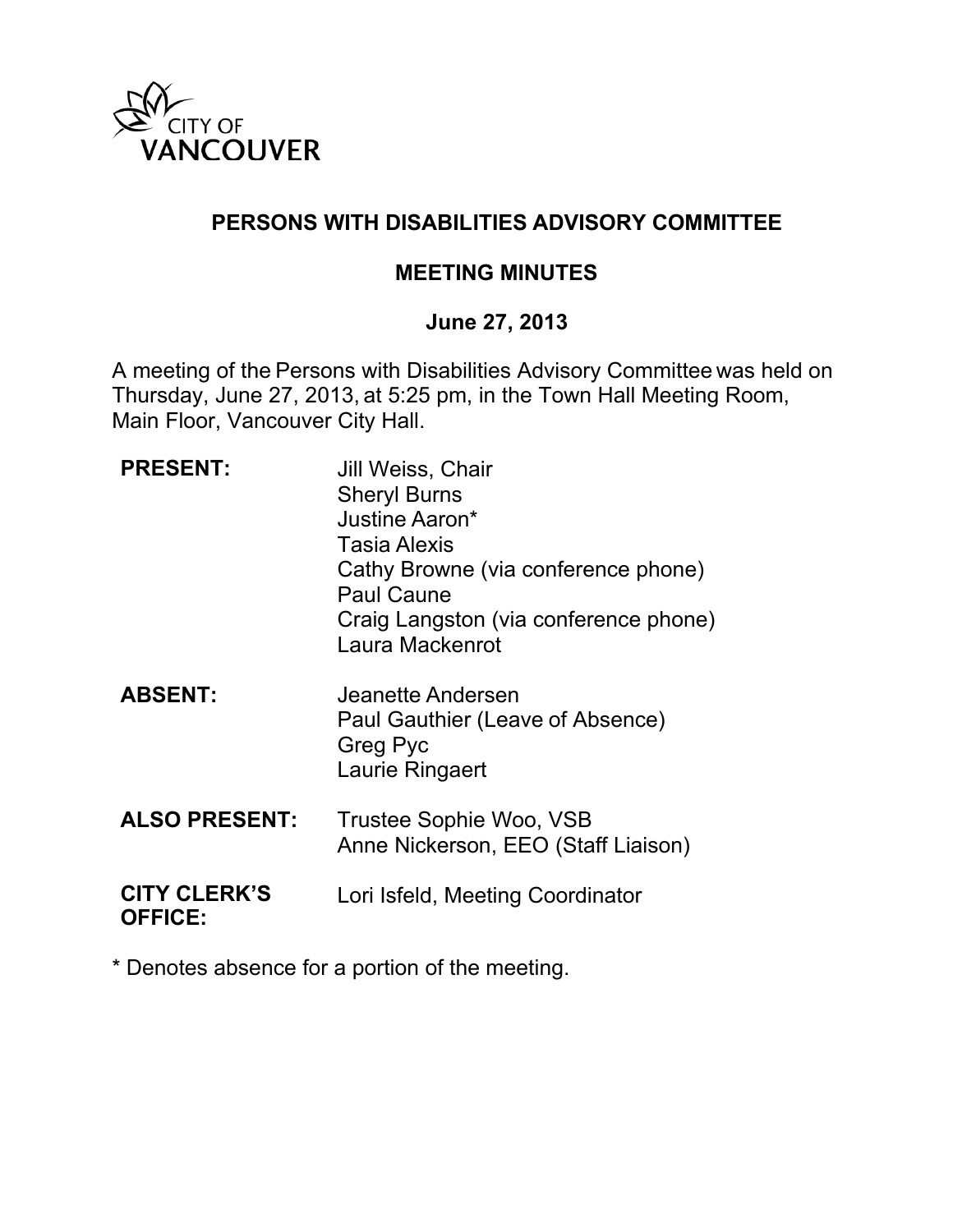## **Leave of Absence Requests**

MOVED by Laura Mackenrot SECONDED by Paul Caune

THAT Paul Gauthier be granted a leave of absence for this meeting.

CARRIED UNANIMOUSLY **(**Justine Aaron absent for the vote)

## **Approval of Minutes**

MOVED by Sheryl Burns SECONDED by Tasia Alexis

THAT the minutes of the meeting of April 25, 2013, be approved.

CARRIED UNANIMOUSLY **(**Justine Aaron absent for the vote)

During discussion regarding the minutes it was,

MOVED by Laura Mackenrot SECONDED by Tasia Alexis

> THAT the Persons With Disabilities Advisory Committee is unanimously opposed to the proposed housing continuum for the Pearson site as presented by Vancouver Coastal Health and Lower Mainland Facilities Management at the Committee's meeting on April 25, 2013, because:

- The housing continuum substitutes several small institutions for one large institution.
- The institutional model is outdated and is not best practice.
- Best practice for people with disabilities is independent community living.
- Vancouver Coastal Health has ignored best practices internationally and in BC, including:
	- UN Convention on the Rights of Persons with Disabilities includes the right of persons with disabilities to live in the community.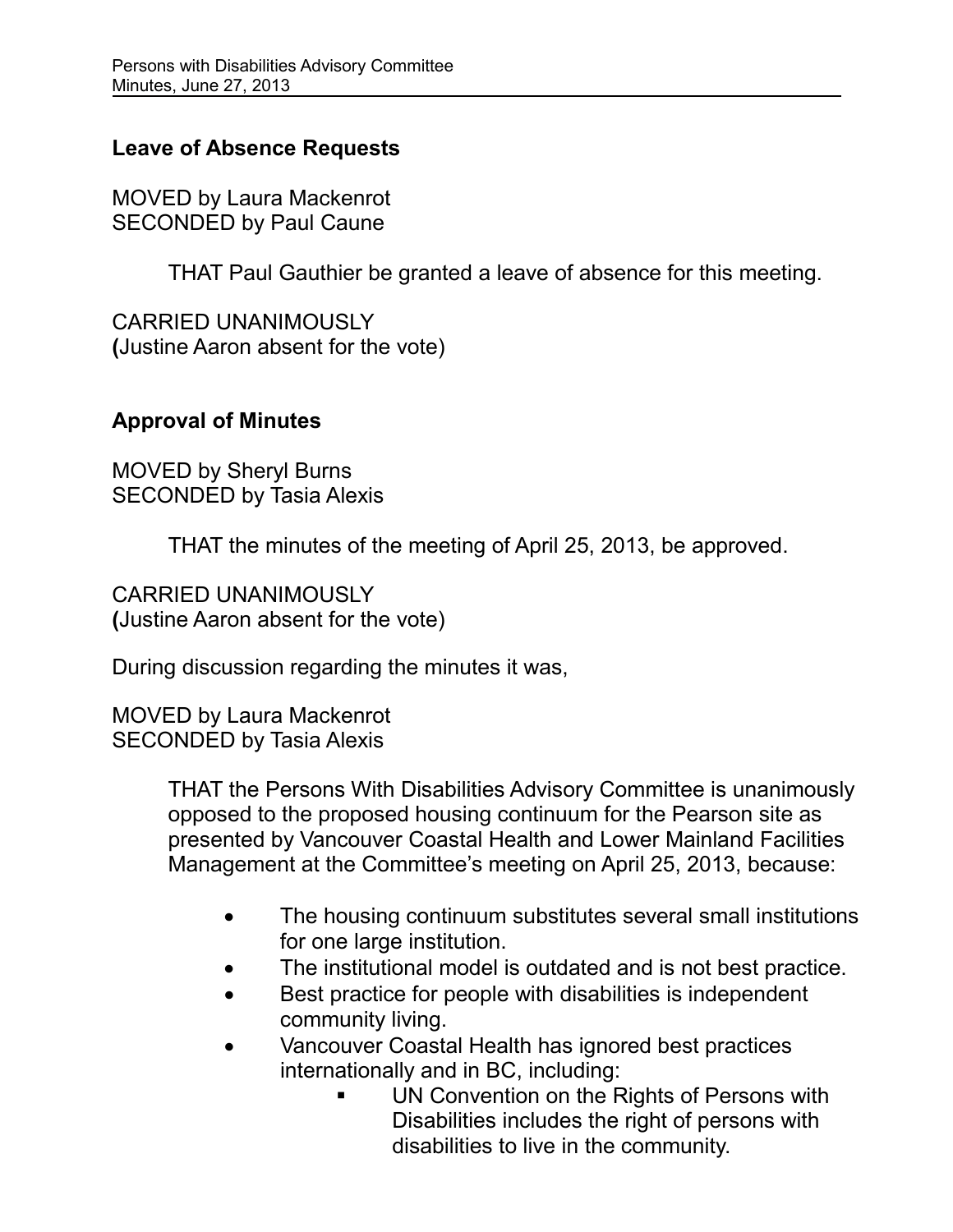- **European Union Policy.**
- US Supreme Court decision on the right of people with disabilities to live in the community.
- Best practice internationally includes Sweden, Denmark and Norway, with no institutions for persons with disabilities.
- Best practice in BC: persons with developmental disabilities, many with very high level physical complex care needs, have been deinstitutionalized and living well in the community for over thirty years.
- Adequate appropriate home care is essential to support community living.
- People with disabilities should have the same rights and freedoms as other citizens.
- What choice will people have over where they live, who works for them, what they eat?
- Planning should be for what people with disabilities will need in the future.
- Citizens have been demanding the closure of institutions and the implementation of community based supports for over 60 years.
- A health-based medical model is not appropriate for making decisions about housing for persons with disabilities
- The needs of people with disabilities are different than those of seniors.
- Historically, able bodied people have typically not listened to people with disabilities about their own needs.

CARRIED UNANIMOUSLY **(**Justine Aaron absent for the vote)

# **1. Taxi Driver Training Program**

The Committee discussed the Taxi Driver Training Program initiated by Vancouver Taxi Companies and referred to a document entitled "Taxi Driver Training Program – Summary for Persons with Disabilities Advisory Committee" (on file).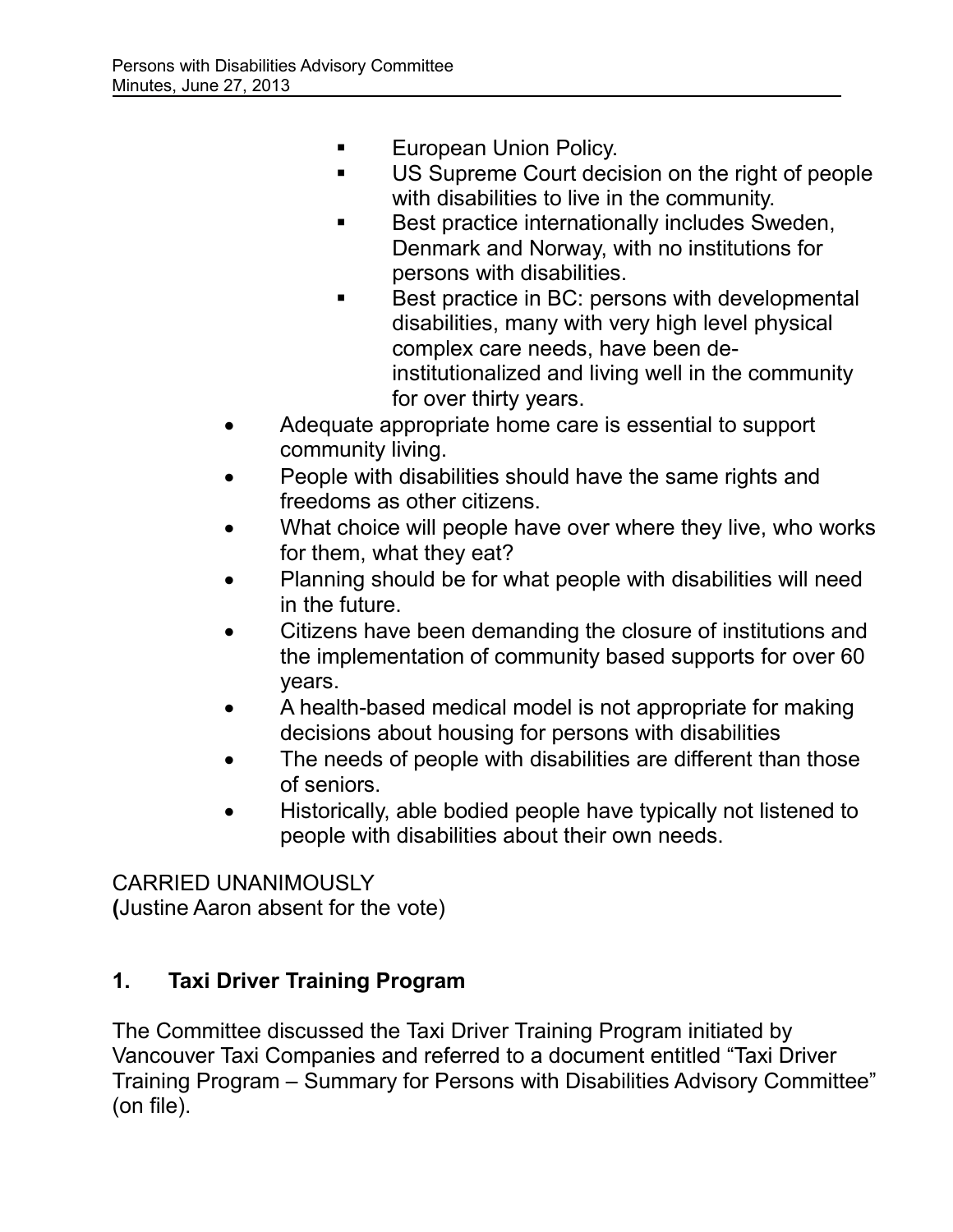MOVED by Sheryl Burns SECONDED by Paul Caune

> THAT the Persons With Disabilities Advisory Committee endorses the Taxi Driver Training Program proposed by the Vancouver Taxi Association and asks the City of Vancouver to accept this training and testing as the required taxi driver training for a trial period of two years.

CARRIED UNANIMOUSLY

## **2. Pearson Redevelopment Project**

The Committee held a roundtable discussion and brainstorming session regarding options to ensure that global best practices are followed at the Pearson Redevelopment Project. Ross Chilton, Executive Director, Community Living Society, and Patrick Chan, Planning Assistant, Planning and Development Services, also participated in the discussion.

MOVED by Sheryl Burns SECONDED by Cathy Browne

> THAT the Persons With Disabilities Advisory Committee will prepare a paper on global best practices for housing and support in the community for persons with disabilities, and that this would be presented to City staff, City Council, the Pearson Project Team, and the broader public.

CARRIED UNANIMOUSLY **(**Justine Aaron absent for the vote)

MOVED by Paul Caune SECONDED by Tasia Alexis

> THAT the Persons With Disabilities Advisory Committee is concerned that the UN Convention on the Rights of Persons with Disabilities will not be followed in the Pearson Redevelopment Project.

CARRIED UNANIMOUSLY **(**Justine Aaron absent for the vote)